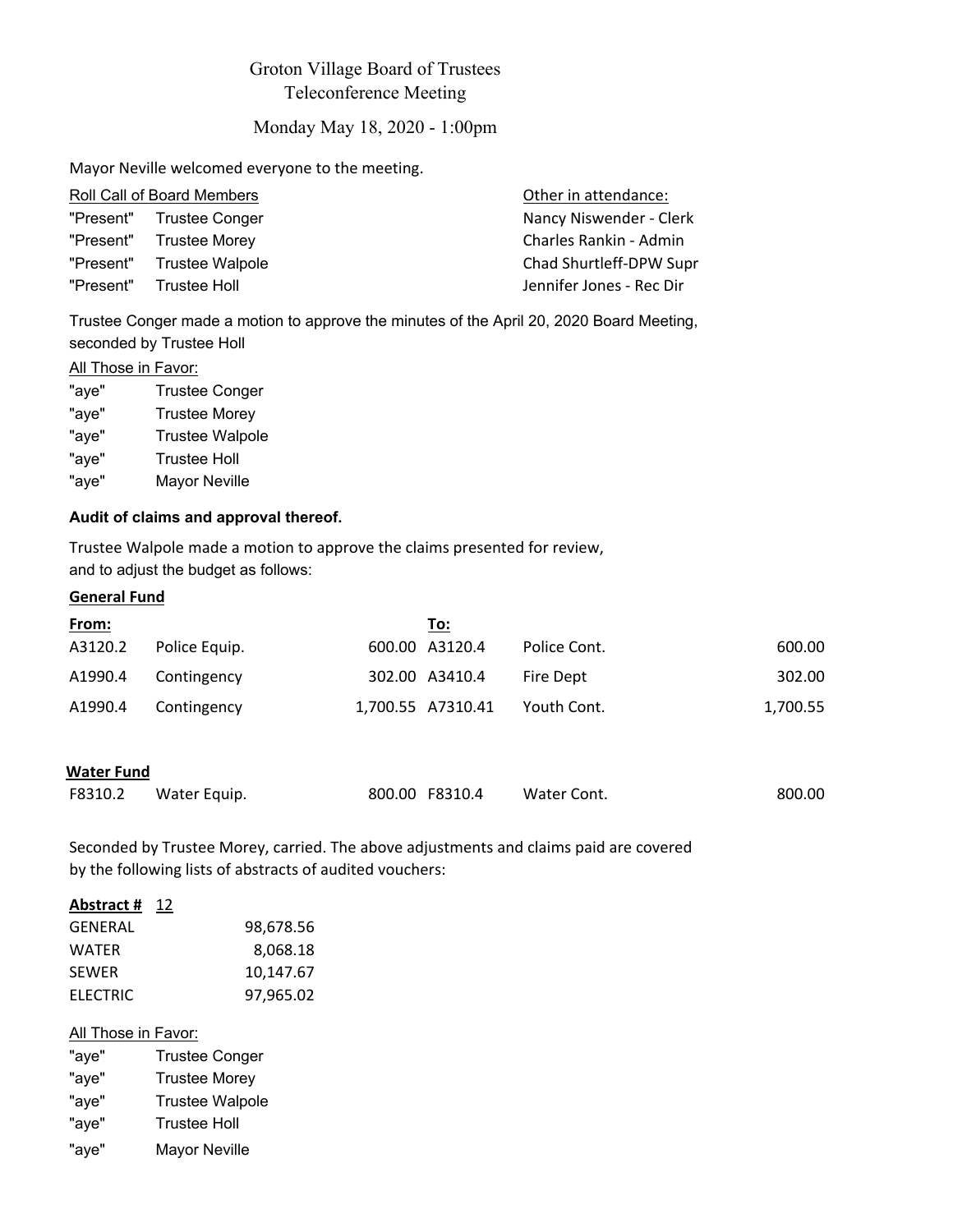Trustee Walpole made a motion to approve the Resolution authorizing the Mayor to sign the 2020 Tax Warrant for \$876,291.81 with water relevies of \$19,910.20 sewer relevies of \$27,410.40 and unpaid charges of \$40.00, seconded by Trustee Conger.

#### All Those in Favor:

| "aye" | <b>Trustee Conger</b>  |
|-------|------------------------|
| "aye" | <b>Trustee Morey</b>   |
| "aye" | <b>Trustee Walpole</b> |
| "aye" | <b>Trustee Holl</b>    |
| "aye" | <b>Mayor Neville</b>   |

Trustee Morey made a motion to approve the Groton Fire (\$132,500) and Ambulance (\$132,500) Service Contracts, seconded by Trustee Holl.

## All Those in Favor:

| "aye" | <b>Trustee Conger</b>  |
|-------|------------------------|
| "aye" | <b>Trustee Morey</b>   |
| "aye" | <b>Trustee Walpole</b> |
| "aye" | <b>Trustee Holl</b>    |
| "aye" | Mayor Neville          |
|       |                        |

\$5,949.06 was received from Loan repayments in Community development. As we did not receive CDBG revenue in excess of \$35,000, we must transfer these funds - It is recommended to transfer to the General Fund as miscellaneous income.

Trustee Conger made a motion to transfer the loan repayments of \$5,949.06 from the Community Development Fund to the General Fund Misc. Income, seconded by Trustee Holl.

#### All Those in Favor:

| "aye" | <b>Trustee Conger</b>  |
|-------|------------------------|
| "aye" | <b>Trustee Morey</b>   |
| "aye" | <b>Trustee Walpole</b> |
| "aye" | <b>Trustee Holl</b>    |
| "aye" | <b>Mayor Neville</b>   |

Discussion of extending the interest-free period on property tax payments for 21 days. If it is decided to do so, the Mayor will need to send a letter to the Governor requesting to be allowed to grant this extension.

Trustee Morey made a motion to have the Mayor send a letter to the Governor requesting to be allowed to grant this extension, seconded by Trustee Conger.

### All Those in Favor:

"aye" Trustee Conger "aye" Trustee Morey "aye" Trustee Walpole "aye" Trustee Holl "aye" Mayor Neville